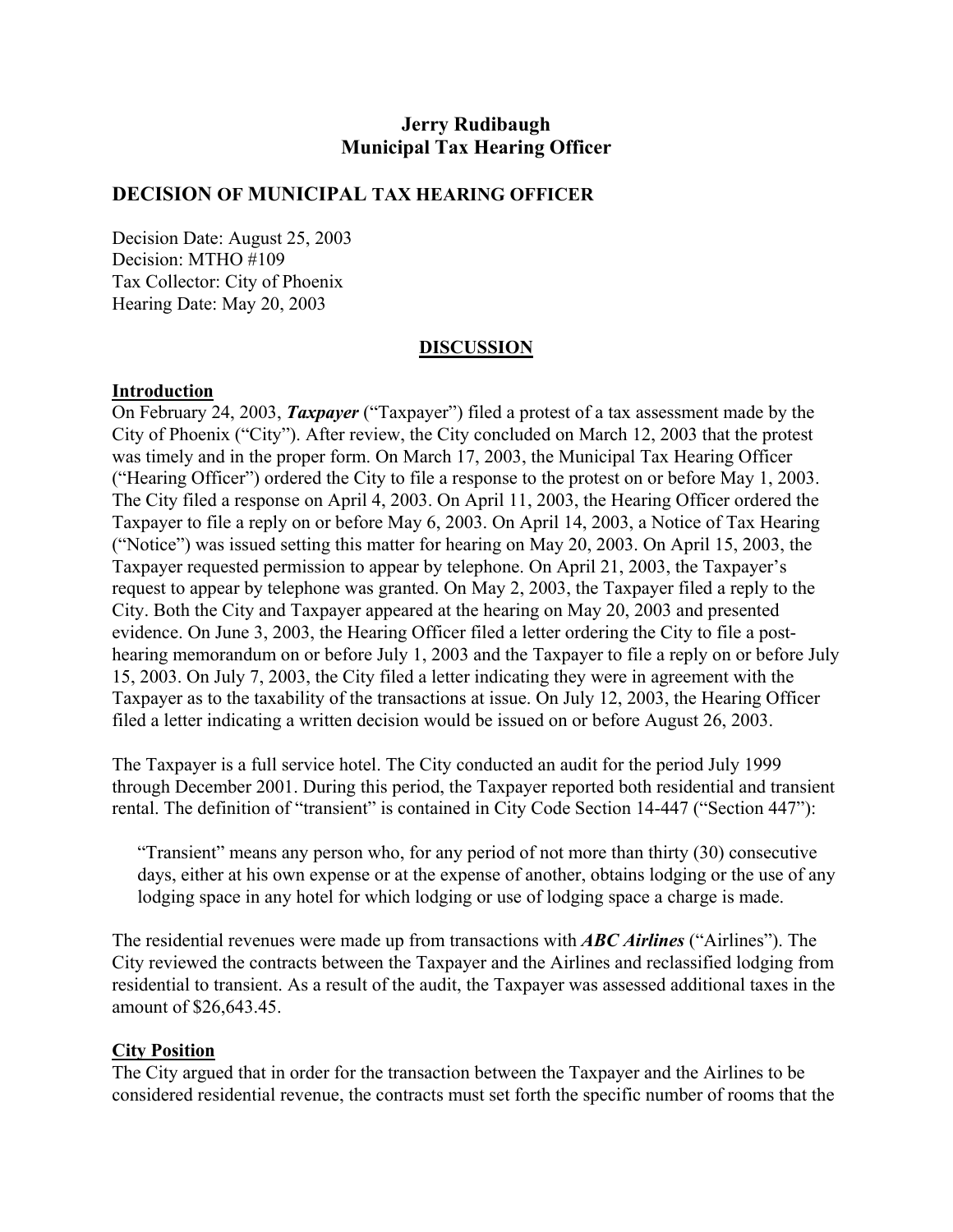Airlines will be obligated to pay for the length of the contract period. According to the City, the contracts did not clearly state the above requirement and hence the City classified the revenues as transient. Subsequent to the hearing, the City filed a letter indicating it now agrees with the Taxpayer's position.

### **Taxpayer Position**

The Taxpayer protested the City's reclassification of residential revenues to transient revenues on the contracts with the Airlines. The Taxpayer argued that the City erred in their determination with respect to the disallowance of an exemption from transient lodging tax with respect to certain rooms provided by the Taxpayer to the Airlines. The Taxpayer requested the City's determination on this matter be reversed.

# **ANALYSIS**

Based on the evidence presented and the City's July 7, 2003 letter, the City erred in reclassifying lodging from residential to transient. As a result, the Taxpayer's protest should be granted.

# **FINDINGS OF FACT**

- 1. On February 24, 2003, the Taxpayer filed a protest of a tax assessment made by the City.
- 2. After review, the City concluded on March 12, 2003 that the protest was timely and in proper form.
- 3. On March 17, 2003, the Hearing Officer ordered the City to file a response to the protest on or before May 1, 2003.
- 4. The City filed a response on April 4, 2003.
- 5. On April 11, 2003, the Hearing Officer ordered the Taxpayer to file a reply on or before May 6, 2003.
- 6. On April 15, 2003, the Taxpayer requested permission to appear by telephone.
- 7. On April 21, 2003, the Taxpayer's request to appear by telephone was granted.
- 8. On May 2, 2003, the Taxpayer filed a reply to the City.
- 9. Both the City and Taxpayer appeared at the May 2, 2003 hearing and presented evidence.
- 10. On June 3, 2003, the Hearing Officer filed a letter ordering the City to file a post-hearing memorandum on or before July 1, 2003 and the Taxpayer to file a reply on or before July 15, 2003.
- 11. On July 7, 2003, the City filed a letter indicating they were in agreement with the